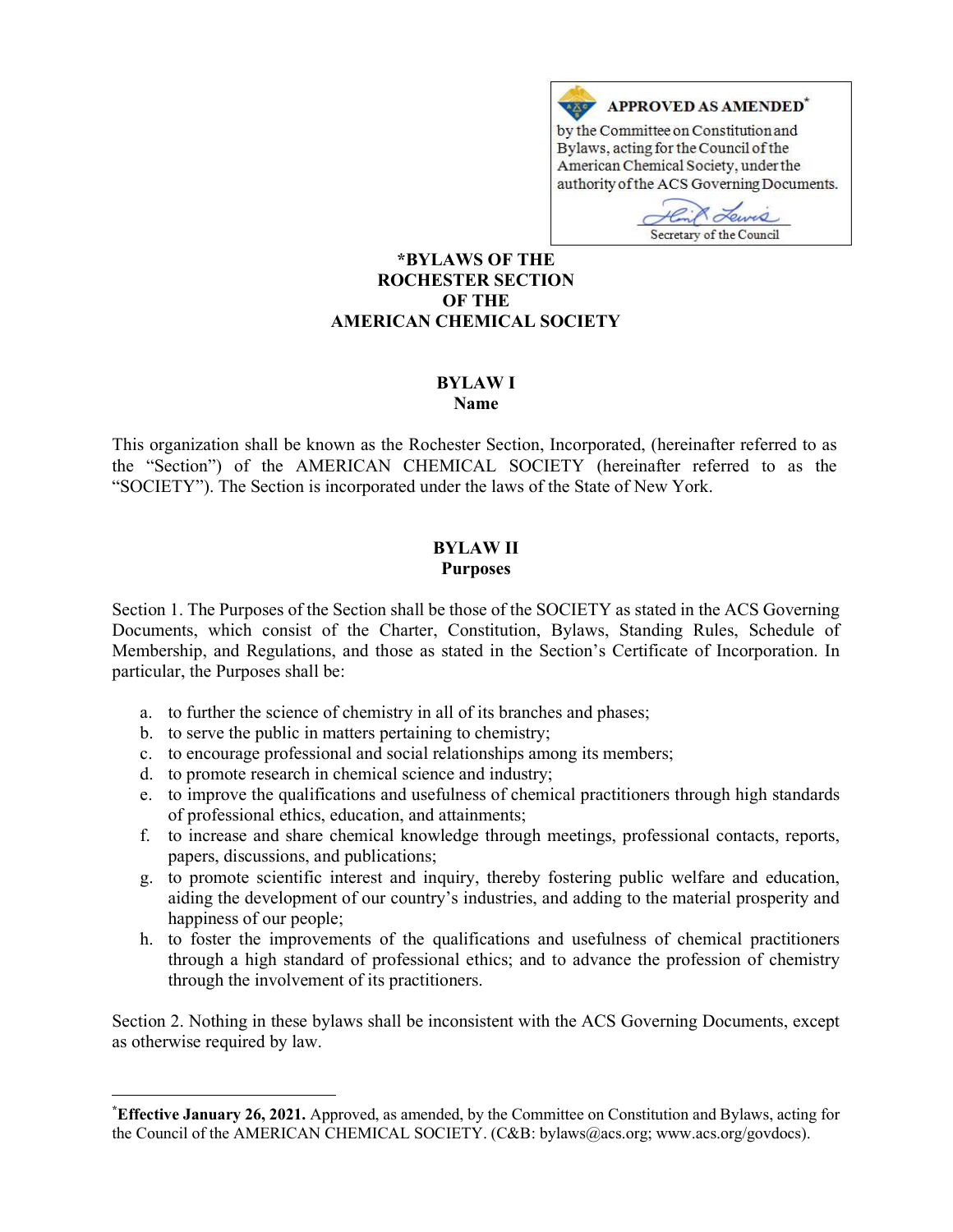Section 3. The Section is organized exclusively for charitable, educational, and scientific purposes, including, for such purposes, the making of distributions to organizations that qualify as exempt organizations under Section  $501(c)(3)$  of the Internal Revenue Code, or corresponding section of any future federal tax code.

# BYLAW III **Territory**

The territory of the Section shall be that assigned to it by the SOCIETY.

# BYLAW IV Members and Affiliates

Section 1. The rolls of the Section shall include those MEMBERS and STUDENT MEMBERS (hereinafter collectively referred to as "members") and Society Affiliates of the SOCIETY and Local Section Affiliates (hereinafter collectively referred to as "affiliates") residing within the territory of the Section provided that any exceptions to this rule shall be made in conformity with the ACS Governing Documents. Members and affiliates shall have such rights and privileges as are accorded them by the ACS Governing Documents and these bylaws.

Section 2. STUDENT MEMBERS shall be entitled to all privileges of membership including those of voting for and holding an elective position within the Section, voting on the Certificate of Incorporation and bylaws of the Section, serving as a voting member of the Executive Committee and being appointed as a committee chair. A STUDENT MEMBER may not serve as a Councilor, Alternate Councilor, or the Temporary Substitute Councilor, but may vote for any elected SOCIETY position, such as Councilor and Alternate Councilor.

Section 3. The Section may have Local Section Affiliates as authorized in the ACS Governing Documents. A Local Section Affiliate shall retain affiliate status only so long as payment is made of Local Section Affiliate dues of not less than two dollars (\$2.00) per annum. A Local Section Affiliate may not (1) hold or vote for an elective position, (2) vote on Certificate of Incorporation and bylaws, (3) vote for the Councilor(s) or Alternate Councilor(s), or (4) serve as a voting member of the Executive Committee. A Local Section Affiliate may be appointed as a committee chair.

Section 4. A Society Affiliate may not (1) vote for or hold an elective position, (2) vote on the Certificate of Incorporation and bylaws of the Section, (3) vote for the Councilor(s) or Alternate Councilor(s), or (4) serve as a voting member of the Executive Committee. A Society Affiliate may serve on the Executive Committee in a non-voting capacity and may be appointed as a committee chair.

Section 5. Members and affiliates, which includes Society Affiliates and Local Section Affiliates, shall have such rights and privileges as accorded to them by the ACS Governing Documents and these bylaws.

#### BYLAW V Officers, Executive Committee, and Councilor(s)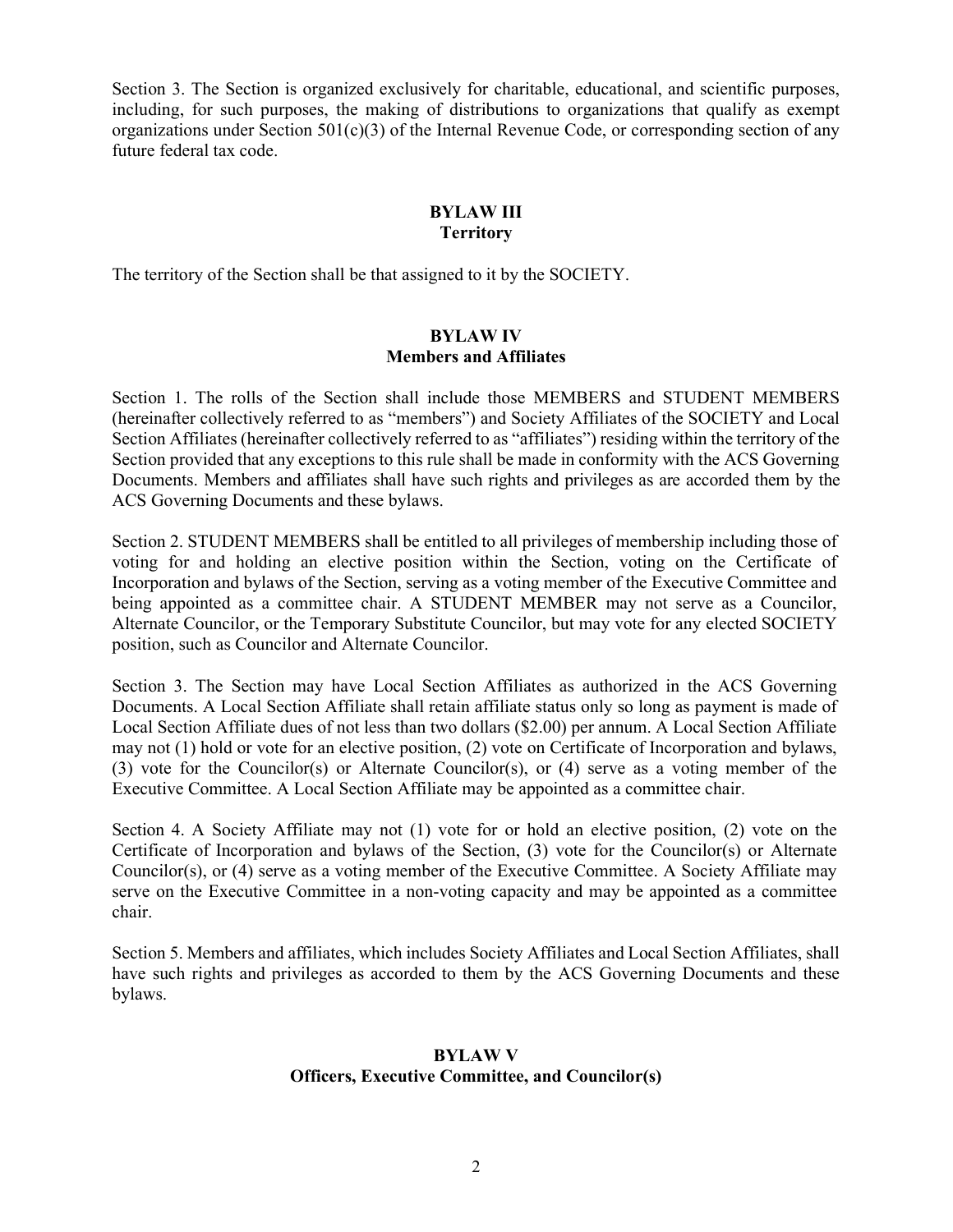Section 1. The officers of the Section shall be members of the SOCIETY and the Section and shall consist of the Chair, Vice-Chair, Secretary, and Treasurer. The Secretary and Treasurer positions may be held by the same person.

Section 2. The Executive Committee shall be the governing body of the Section and as such shall have full power to conduct, manage, and direct the business and affairs of the Section in accordance with the ACS Governing Documents and these bylaws. The Executive Committee shall consist of the officers of the Section, the Councilor(s) and Alternate Councilor(s), a maximum of six elected Members-at-Large, and as nonvoting members, the chairs of the standing committees. The Membersat-Large shall be members of the SOCIETY and the Section. If any of the ex officio Councilor(s) of the SOCIETY, as defined in the ACS Governing Documents, are members of the Section, they shall be ex officio members of the Executive Committee, but only as non-voting members.

Section 3. Elected officers of the Section and the Members-at-Large shall serve for a term of two years beginning on January 1 or until their successors take office . The Vice-Chair does not succeed to the office of Chair. The Chair and Vice-Chair shall be elected in the same year whenever possible. The incumbent of any position is eligible for reelection, except that the Chair and Vice-Chair are eligible to run only once for reelection to a consecutive two-year term.

Section 4. The duties of the officers shall be such as usually pertain to their offices, together with those required by these bylaws and by the ACS Governing Documents, and such other duties as may be assigned to them from time to time by the Executive Committee.

Section 5. Vacancies

- a. In the event of a vacancy in the office of Chair during the second year of the two-year term, the Vice-Chair shall assume the duties of Chair until the following election. If the vacancy is in the first year of the two-year term, there shall be an election to the position of Chair for a one-year term to finish out the regular term. The Vice-Chair shall assume the duties of Chair until the special election, at which time the Vice-Chair shall then return to the position of Vice-Chair for the remainder of that term.
- b. In the event of a vacancy in the office of Vice-Chair, a majority of the Executive Committee shall appoint an Interim Vice-Chair who shall assume the duties of Vice-Chair until the following election. If the vacancy is in the first year of the two-year term there shall be an election to the position of Vice-Chair for the remainder of the term.
- c. All other vacancies, except for Councilor(s) and Alternate Councilor(s), shall be filled by majority vote of the Executive Committee through interim appointment for the period up to the next annual election. At that time, the procedures for election as outlined in the bylaws of the Section shall be followed.

Section 6. Councilor(s), Alternate Councilor(s), and Temporary Substitute Councilor

a. The Section shall have Councilor(s) and Alternate Councilor(s) as provided in the ACS Governing Documents. The Section's Councilor(s) and Alternate Councilor(s) shall carry out those duties assigned to them by the ACS Governing Documents. In particular, the Councilor(s) (or Alternate Councilor(s) or Temporary Substitute Councilor if so designated to serve in place of the Councilor for a particular meeting), shall attend meetings of the Council of the SOCIETY and represent the Section at such meetings. Councilor(s) and Alternate Councilor(s) are expected to take an active role in the Section during their tenure.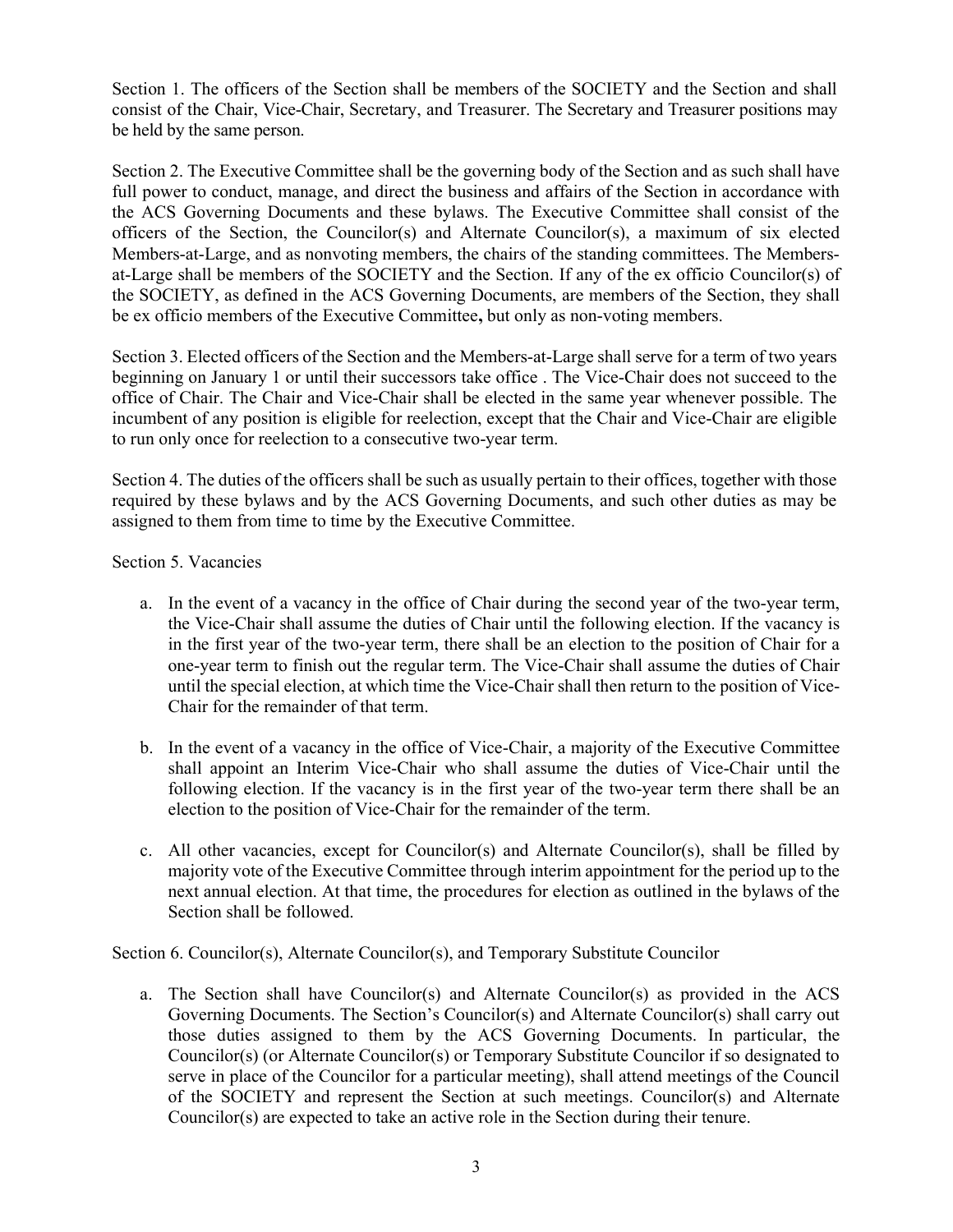- b. Councilor(s) and Alternate Councilor(s) shall be elected from among the Section's MEMBERS for three-year terms beginning January 1, by vote of the members. Reelection is permissible. Councilor(s) shall be elected in separate years, whenever possible, to provide for a rotation of terms in accordance with the ACS Governing Documents. A partial term of one or two years shall be used whenever necessary to establish or to restore rotation of three-year terms provided that the Councilor and/or Alternate Councilor agree to the partial term before the election.
- c. In the event that a Councilor is unable to attend a specified meeting of the Council of the SOCIETY, the Chair of the Section shall appoint one of the Alternate Councilor(s) to serve as Councilor at the specified meeting. Such appointment of an Alternate Councilor shall be for only one meeting.
- d. If every Councilor and Alternate Councilor of the Section will be absent from a Council meeting, thus leaving the Section without representation at such meeting, the Executive Committee may designate one MEMBER of the Section as a Temporary Substitute Councilor in accordance with the ACS Governing Documents.
- e. The Executive Committee shall designate one or more Councilors to be disqualified under provisions of the ACS Governing Documents for reallocation of Councilor(s) among the Sections.
- f. Any vacancy in the position of Councilor or Alternate Councilor shall be filled for the remainder of the unexpired term at the time of the next annual election. The vacancy may be filled until the next annual election by appointment by the Executive Committee.

# BYLAW VI Manner of Election

Section 1. The election of officers, Member(s)-at-Large, Councilor(s), and Alternate Councilor(s) shall be conducted by vote of those members eligible to vote; affiliates may not vote.

Section 2. In September of each year, the Nominations & Elections Committee shall report to the membership its list of nominees for each office, for Councilor(s) and Alternate Councilor(s), and for any other position(s) to be elected by the Section. The position of Vice-Chair does not succeed to the position of Chair; these positions shall be elected separately. Prior to October 15, any member or affiliate of the Section may, in writing or from the floor at a meeting to conduct governance business, nominate additional candidates for office, provided that the candidates are members of the Section for officers and Member(s)-at-Large and MEMBERS for Councilor(s) and Alternate Councilor(s), as required elsewhere in these bylaws, if the nomination is seconded by another member or affiliate. Nominations so made shall be equally valid as those from the Nomination Committee. All candidates nominated shall have indicated willingness to serve if elected.

Section 3. No member who is a candidate for election shall be allowed to be part of the Section's Committee on Nominations & Elections or take part in the administration of the election process.

Section 4. The Section's Committee on Nominations & Elections shall present to the Chair of the Section, not later than July 1, a list of candidates for officers, Member(s)-at-Large, Councilor(s), and Alternate Councilor(s), who are to be elected for the coming year. There shall be at least two candidates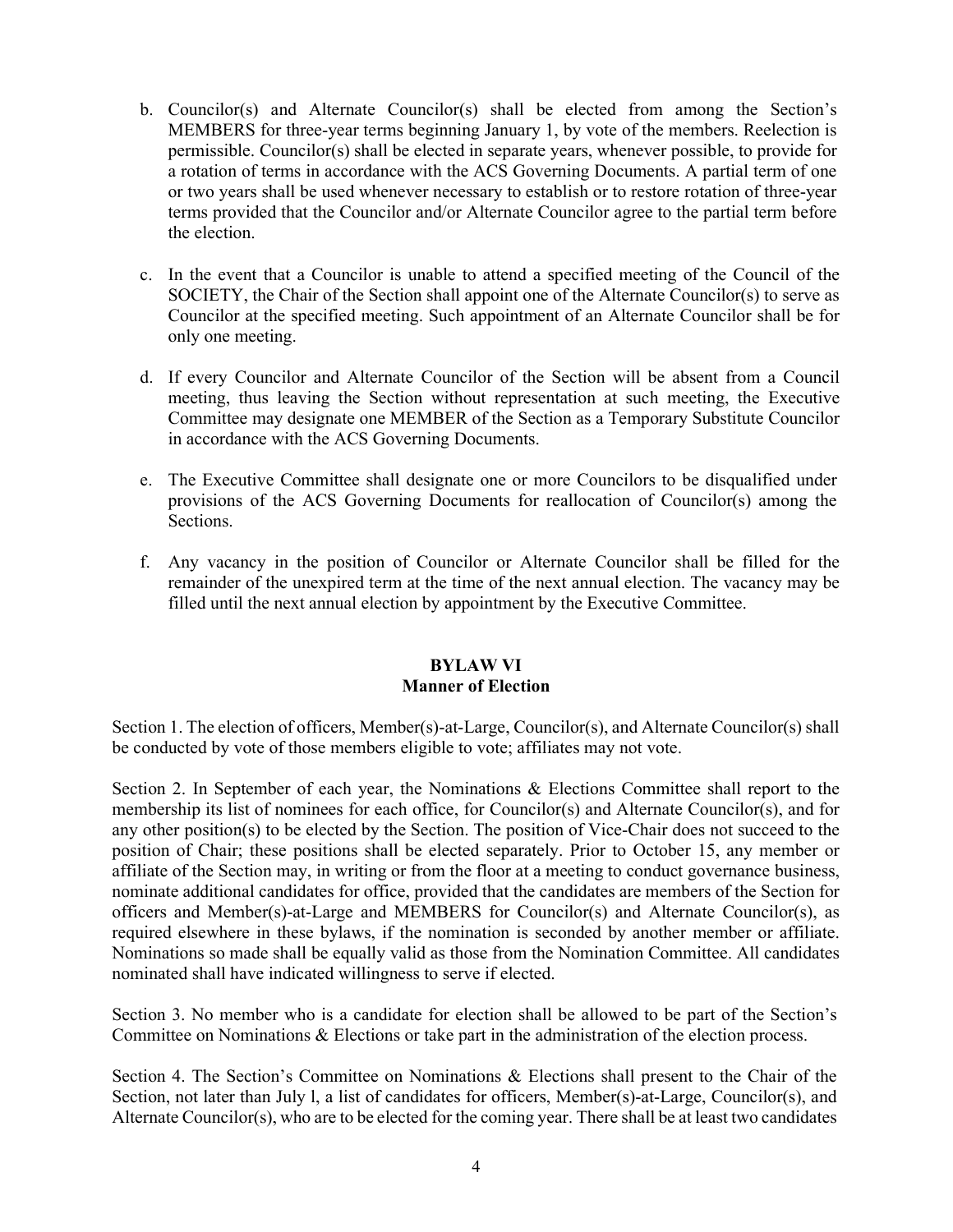for each position to be filled. Except for Councilor(s) and Alternate Councilor(s), all candidates for elective positions shall be members of the SOCIETY.

Section 5. Qualifications. Nominees for the offices of Chair and Vice-Chair should have been active within the Section in some form of elected, appointed, or other volunteer role.

Section 6. Voting procedures shall meet the SOCIETY'S requirements of fair voting that is open to all eligible members as mentioned elsewhere in these bylaws.

Section 7. The candidate for each position receiving the largest number of votes shall be declared elected. In case of a tie vote, the Executive Committee, shall elect from among the candidates who share the tie vote; the candidate receiving the largest number of votes shall be declared elected.

Section 8. The results shall be announced by the Chair of Section's Nominations & Elections Committee as soon as possible after the election, and published on the Section's website soon thereafter. The results shall be certified to the Executive Director of the SOCIETY not later than December 1.

# BYLAW VII Recall of Elected Officials

Section 1. The officers and elected Executive Committee members, but not the Councilor(s) and Alternate Councilor(s), are subject to recall for neglect of duties or conduct injurious to the SOCIETY.

Section 2. The recall of an official shall be initiated when a signed petition, indicating in writing the specific charges and reasonable substantiating evidence, is submitted to the Chair from at least five members of the Section. In the event the Chair is the official in question, the Vice-Chair shall receive the petition and shall assume the duties of the Chair with respect to this issue until the issue is resolved.

Section 3. The Chair shall, without delay, determine that the petitioners are aware of the gravity of their actions and the procedures to be followed. The Chair shall seek an alternate resolution to the problem and a withdrawal of the petition at this time. In the absence of a resolution to the problem, the Chair shall notify the members of the Executive Committee and call a special meeting within thirty days.

- a. The Executive Committee shall promptly continue the recall process or dismiss the petition as ill-founded or find an alternative solution to the problem. The Chair shall promptly inform the petitioners and the official of the decision of the Executive Committee. If no contact with the official can be made after a reasonable effort, the Executive Committee may remove the official in question with a two-thirds (2/3) vote of the remaining members.
- b. If the proceedings continue:
	- (1) The Chair shall assign the duties of the official to another qualified member or MEMBER of the Section, as required elsewhere in these bylaws, until the issue is resolved.
	- (2) The official shall be offered an opportunity to answer the allegations in the petition before the Executive Committee. A certified letter shall be sent to the last known address on the official SOCIETY membership roll. Upon notification, the official shall have thirty days to make a written response to the allegations.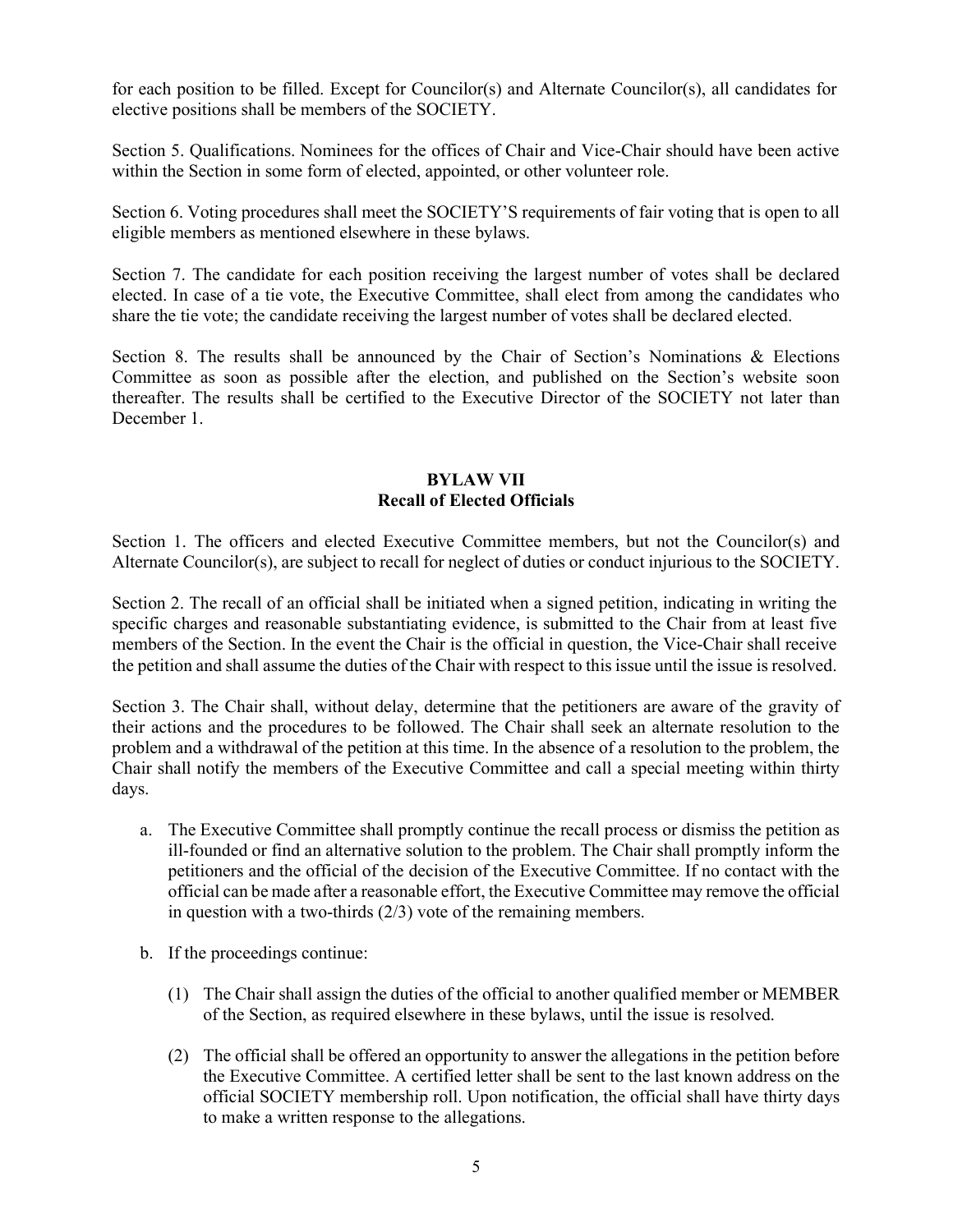- (3) The Executive Committee shall decide whether or not to proceed after studying the official's response. The Chair shall inform the official and the petitioners of the decision of the Executive Committee. If the Executive Committee decides that the proceedings shall continue, the official shall choose one of the following options:
	- (a) The official may resign.
	- (b) The official may request a recall vote at a special meeting of the section members. Section members shall be provided notice of the special meeting and informed, through brief written statements prepared by the Executive Committee and the official, of the issues involved with the recall vote. Both statements shall be distributed to the members with the special meeting notice. At least two-thirds (2/3) of the votes cast in-person at a meeting of members where a quorum is present shall be required for the official to be removed from office. The membership shall be informed of the results of the recall vote.
	- (c) The official may request a hearing and a recall vote by the remaining members of the Executive Committee. At least a two-thirds (2/3) vote of the remaining members of the Executive Committee shall be required to recall the official.
	- (d) The official may choose not to respond and thus forfeit the position.

Section 4. The vacancy provisions of these bylaws shall be used to fill a vacancy caused by a recall process. The Chief Executive Officer of the SOCIETY shall be informed of the recall and the filling of the vacancy.

# BYLAW VIII **Committees**

Section 1. The Chair, with the approval of the Executive Committee, shall establish committees as necessary for the proper operation of the Section. These committees shall be responsible to the Executive Committee and shall be under the direct supervision of the Chair of the Section, unless otherwise specified by the Executive Committee. The membership, functions, and duties of these committees may be altered by the Executive Committee at its discretion. Each committee shall submit a report in writing of its activities to the Chair of the Section along with a copy to the Secretary and the Treasurer (where applicable), no later than January 4, and shall submit such ad interim reports as are requested by the Chair of the Section.

Section 2. The Section shall have the following standing committees: Finance and Nominations & Elections.

Section 3. Committee chairs and members of the Section who are not elected members of the Executive Committee may attend meetings of the Executive Committee as non-voting members.

Section 4. No committee of the Section shall have the power to commit the Section to any action inconsistent with the bylaws of the Section or specific instructions from the Executive Committee. Thus, all financial donations to outside organizations shall be subject to approval by the Executive Committee.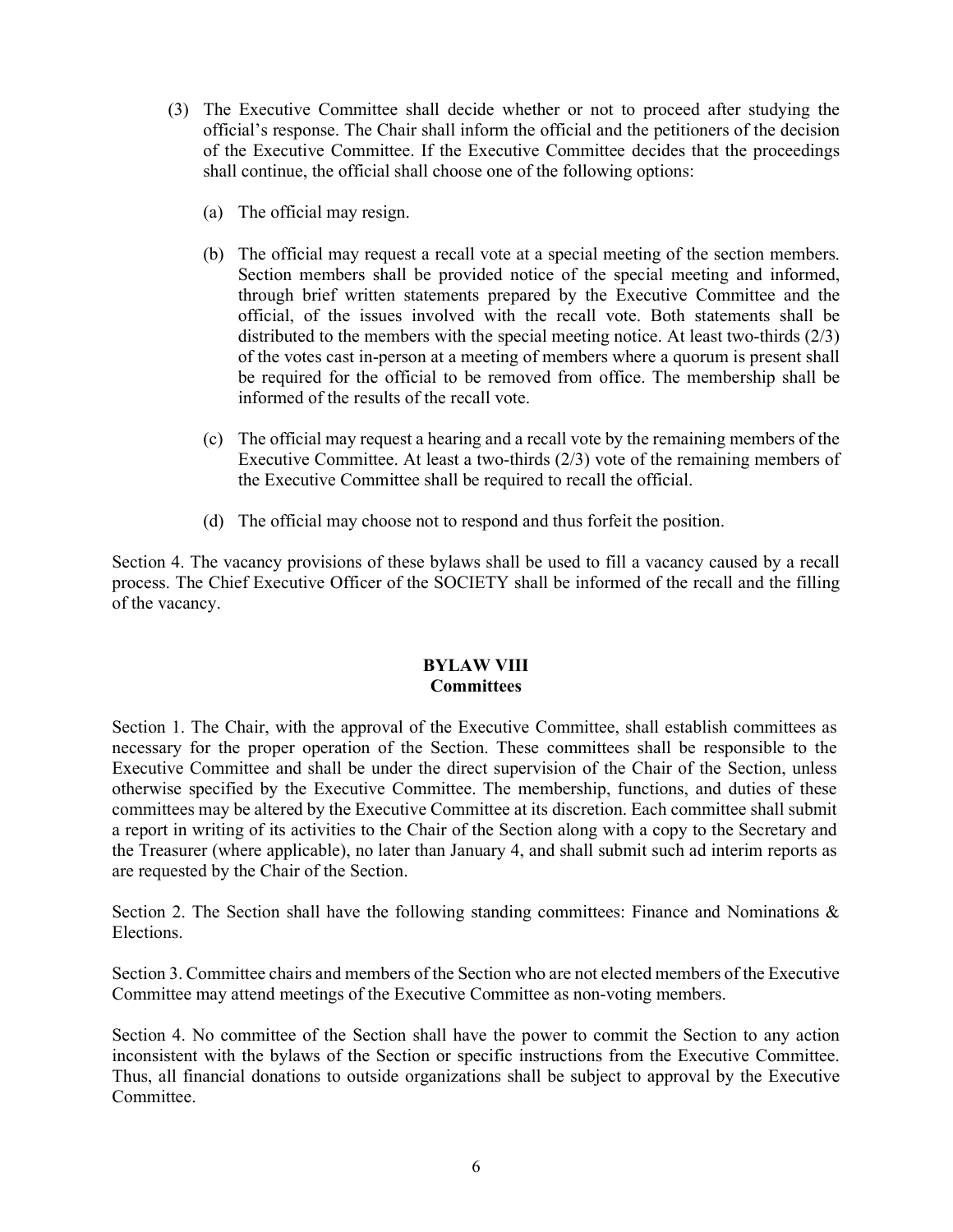# BYLAW IX Meetings

Section 1. The Executive Committee shall designate the times and places of the Section's meetings as it finds necessary or desirable for the proper functioning of the Section. The Section shall hold at least one meeting annually to conduct governance business; however, this requirement may be modified by the Executive Committee. At the annual meeting, the officers shall present a financial and organizational report of the Section.

Section 2. The Chair, with input from the Executive Committee, shall set the order of business for meetings of the Section to conduct governance business. The order of business may be suspended by a majority vote of the members present.

Section 3. The Section may hold special meetings to conduct governance business upon the written request of a majority of the Executive Committee or upon the written request of 15 members of the Section. To be valid, such request shall be received by the Secretary at least ten days before the date requested for the meeting and shall state the exact nature of the business to be transacted. No other business shall transpire at such meetings.

Section 4. Meetings of the Executive Committee and meetings of the Section to conduct Section governance business, with the approval of the Executive Committee, may be held by means of electronic communications technology that permits those in attendance to read or hear the proceedings substantially concurrently with their occurrence, and for voting members to vote as needed. A meeting may be cancelled for any reason provided that sufficient notice is given to all members and affiliates.

Section 5. The Executive Committee shall meet upon due notice either at the call of the Chair or upon request of a majority of its members. A quorum for an Executive Committee meeting is required for the transaction of business at an Executive Committee meeting and shall consist of a majority of the voting members of the Committee. In the absence of a quorum, called meetings of the Executive Committee shall adjourn to a specific date.

Section 6. Due notice of the Section's meetings, not including committee meetings, shall be sent to each member and affiliate of the Section. A quorum of members for the transaction of business at a Section meeting shall be one-tenth (1/10) of the total number of votes entitled to be cast (1/10 of the Section members). Except as otherwise provided by statute or the bylaws of the Section, the vote of a majority of the members present at the time of a vote, if a quorum is present at such time, shall be the act of the members. At any meeting of the members, each member present shall be entitled to one (1) vote. No business shall be conducted in the absence of a quorum. In the absence of a quorum, called meetings of the Executive Committee shall adjourn to a specific date.

Section 7. A fee for registration at any special meeting shall be decided by the Executive Committee.

Section 8. The most recent edition of Robert's Rules of Order Newly Revised shall be the parliamentary authority for all matters not covered in these bylaws or in the SOCIETY's documents.

# BYLAW X Finances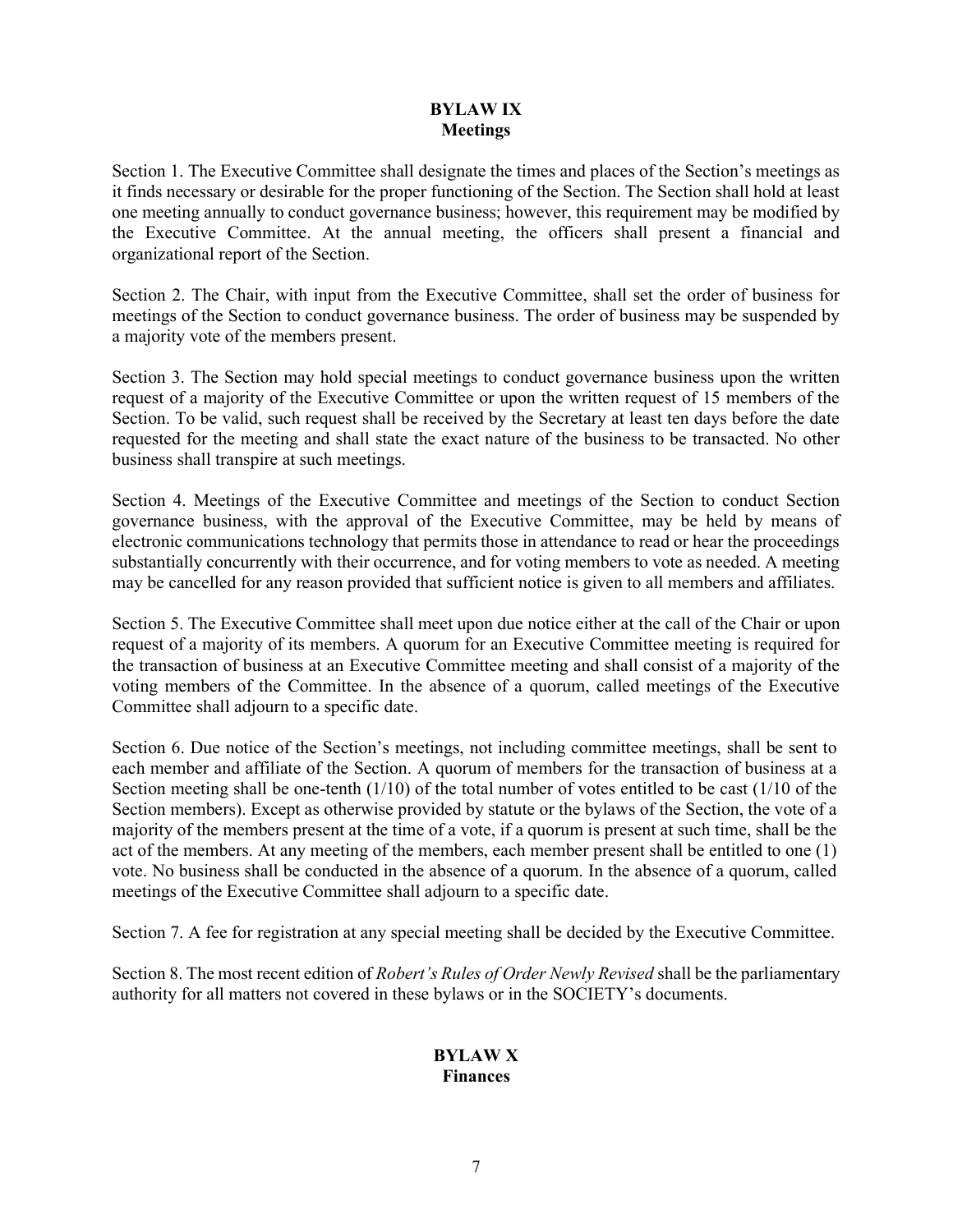Section 1.

- a. Members of the Section may be assessed voluntary Local Section dues in an amount set by the Executive Committee. The Executive Committee shall have the option to waive or discount dues for STUDENT MEMBERS and for emeritus members.
- b. Society Affiliates may be assessed annual dues in an amount set by the Executive Committee.
- c. The annual dues of Local Section Affiliates shall be determined by the Executive Committee in accordance with the ACS Governing Documents, and as mentioned elsewhere in these bylaws.

Section 2. The Section may raise or collect funds to be expended for local purposes and may have the entire management and control of such funds insofar as such management and control shall not conflict with any provision of these bylaws, the Section's Certificate of Incorporation, or with the ACS Governing Documents.

Section 3. The Executive Committee shall have the power to establish Special Purpose Funds, to transfer Section general assets to such Funds, and to receive contributions for such Funds, for purposes consistent with the these bylaws, the Certificate of Incorporation, and the Purposes of the Section. Assets in such Funds shall be segregated from other Section assets. Only the income from such Funds shall be expended, and expenditures from such Funds shall be only for purposes for which they were originally established, except as modified by compliance with the procedures to amend these bylaws.

Section 4. The Section may receive donations or bequests made to it, and may expend or invest the same on behalf of the Section. Such expenditures or investments shall be made by the Treasurer of the Section upon authorization by the Executive Committee.

Section 5. An annual audit of the books of the Treasurer and of any other transactions regarding the Section's funds shall be conducted by two or more disinterested members or individuals, appointed by the Executive Committee. The audit report shall be submitted to the Executive Committee by January 31 and prior to the Section's Annual Meeting.

Section 6. The Treasurer of the Section shall be responsible to complete all required Federal and State financial reporting, including filing annual tax returns, to maintain the Section's tax-exempt status.

# BYLAW XI

# Affiliation with Other Technical Organizations

Section 1. The Section may affiliate with other technical organizations operating within the territory of the Section provided that such affiliation does not contravene the ACS Governing Documents. Such affiliation must be approved by the Executive Committee of the Section, by confirmation by the Council Committee on Constitution and Bylaws, and in compliance with the specific requirements of the ACS Governing Documents.

Section 2. The affiliation with the technical organization shall become effective upon authorization by the Executive Committee of the Section, by the Council Committee on Local Section Activities, and by confirmation by the Council Committee on Constitution and Bylaws.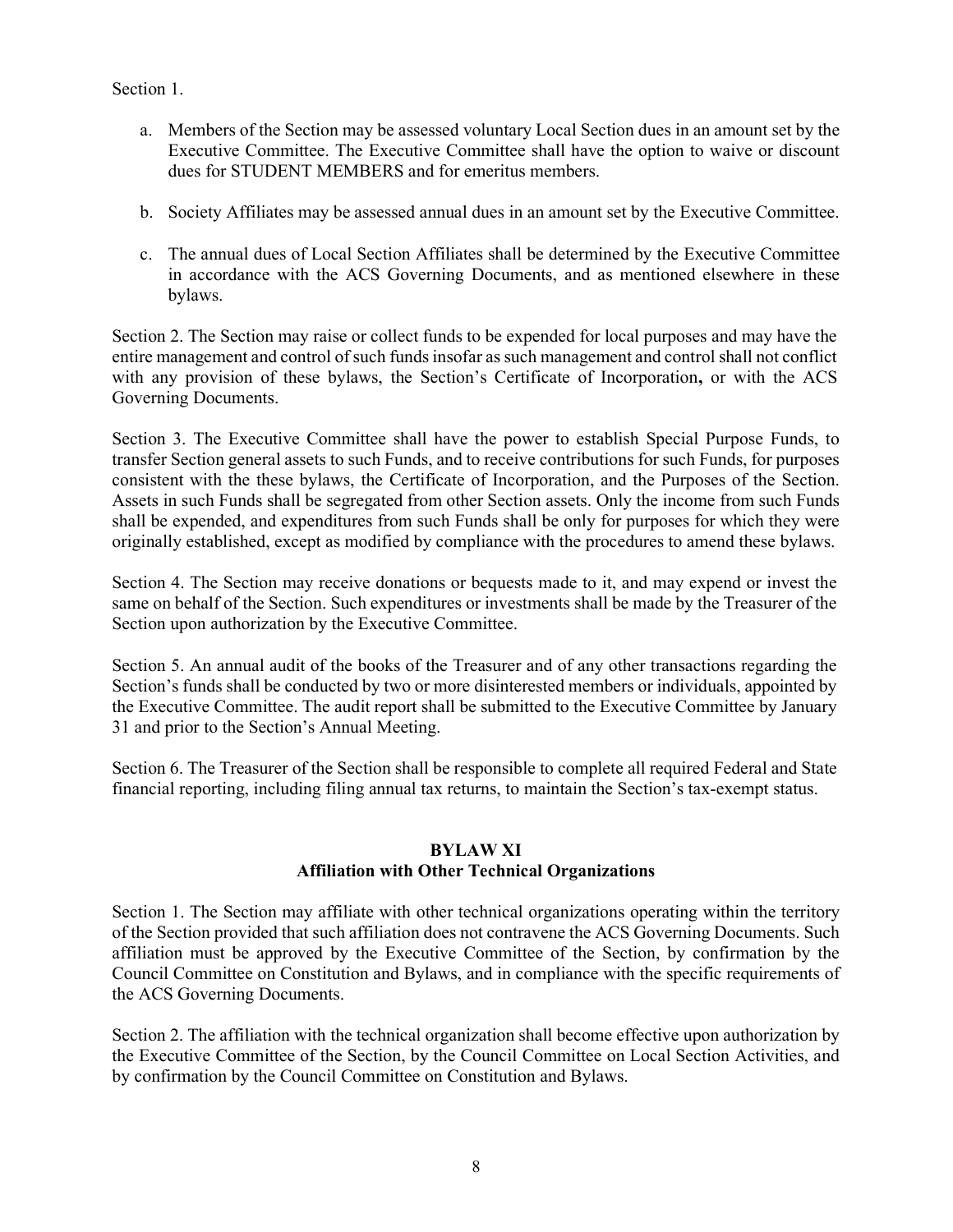Section 3. The Executive Committee may terminate the affiliation with any technical organization by notifying, in writing, the governing body of the technical organization. The technical organization may terminate the affiliation upon written notice to the Section's Executive Committee. Affiliations shall terminate after five years unless reauthorized by the Executive Committee. The term of each subsequent reauthorization shall not exceed five years.

Section 4. The Chair of the Section, with the approval of the Executive Committee, shall appoint the representatives (including alternates) that the Section is entitled to have within the governing body of any technical organization with which the Section is affiliated; however, continuation in office of such representatives from year to year shall require annual reappointment by the Chair of the Section with the approval of the Executive Committee. Such representatives shall be invited to attend meetings of the Executive Committee, but they shall not be considered members of the Executive Committee unless they are elected members of the Executive Committee.

Section 5. No representative of the Section shall have the power to commit the Section to any action that is inconsistent with the bylaws of the Section or to any specific instructions from the Executive Committee; thus, all financial pledges pertaining to the Section, with regard to a technical organization with which the Section is affiliated, shall be subject to the approval of the Executive Committee.

# BYLAW XII Amendments

Section 1. A petition to amend the bylaws may be initiated by the Executive Committee or by a petition signed by at least 15 members of the Section. If the proposed amendment(s) is/are approved by the Executive Committee, if practical, it shall be submitted to the SOCIETY's Committee on Constitution and Bylaws for review.

Section 2. If a proposed amendment is not approved by a majority of the Executive Committee, and if the petition is signed by at least 15 members or three percent, of the members of the Section, whichever is larger, if practical, it shall be submitted to the SOCIETY's Committee on Constitution and Bylaws for review before being distributed to the members of the Section.

Section 3. At least two-thirds (2/3) of the votes cast to approve any amendments shall be done at a business meeting of the Section provided a quorum is present.

Section 4. The Secretary shall inform the members of the Section of the outcome of the vote regarding the amendment(s) within one month of the voting and shall meet all requirements for submitting the results to the SOCIETY's Committee on Constitution and Bylaws.

Section 5. Amendments to these bylaws, after adoption by the Section, shall become effective upon approval by the SOCIETY's Committee on Constitution and Bylaws, acting for the Council of the SOCIETY, unless a later date is specified.

# BYLAW XIII Dissolution of the Section

Upon the dissolution of the Section, any assets of the Section remaining thereafter shall be conveyed to such organization then existent, within or without the territory of the Local Section, that is dedicated to the perpetuation of Purposes similar to those of the AMERICAN CHEMICAL SOCIETY, or to the